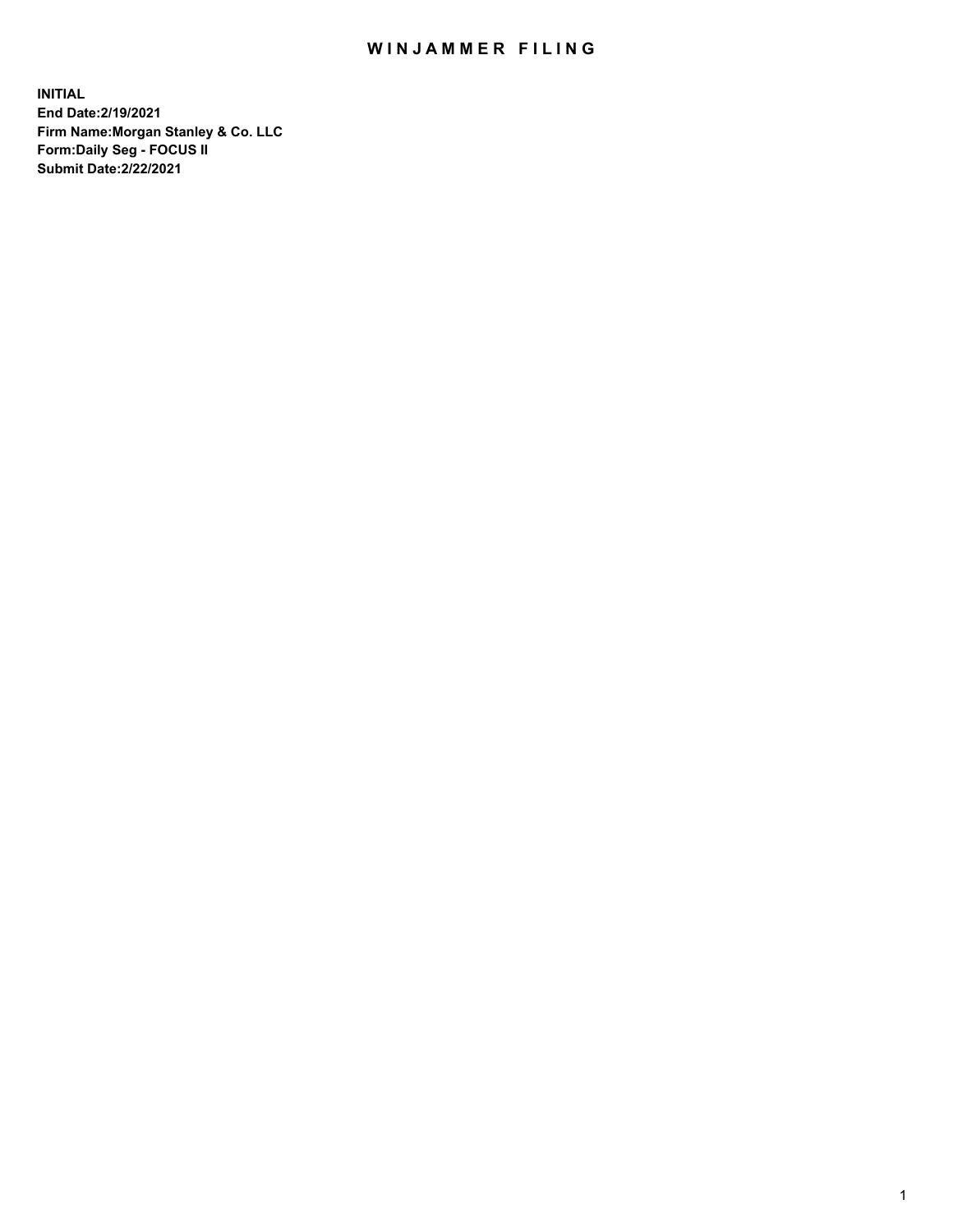**INITIAL End Date:2/19/2021 Firm Name:Morgan Stanley & Co. LLC Form:Daily Seg - FOCUS II Submit Date:2/22/2021 Daily Segregation - Cover Page**

| Name of Company                                                                                                                                                                                                                                                                                                                | Morgan Stanley & Co. LLC                                    |
|--------------------------------------------------------------------------------------------------------------------------------------------------------------------------------------------------------------------------------------------------------------------------------------------------------------------------------|-------------------------------------------------------------|
| <b>Contact Name</b>                                                                                                                                                                                                                                                                                                            | <b>Ikram Shah</b>                                           |
| <b>Contact Phone Number</b>                                                                                                                                                                                                                                                                                                    | 212-276-0963                                                |
| <b>Contact Email Address</b>                                                                                                                                                                                                                                                                                                   | Ikram.shah@morganstanley.com                                |
| FCM's Customer Segregated Funds Residual Interest Target (choose one):<br>a. Minimum dollar amount: ; or<br>b. Minimum percentage of customer segregated funds required:% ; or<br>c. Dollar amount range between: and; or<br>d. Percentage range of customer segregated funds required between: % and %.                       | 235,000,000<br><u>0</u><br>00<br>0 <sub>0</sub>             |
| FCM's Customer Secured Amount Funds Residual Interest Target (choose one):<br>a. Minimum dollar amount: ; or<br>b. Minimum percentage of customer secured funds required:%; or<br>c. Dollar amount range between: and; or<br>d. Percentage range of customer secured funds required between:% and%.                            | 140,000,000<br><u>0</u><br>0 <sub>0</sub><br>0 <sub>0</sub> |
| FCM's Cleared Swaps Customer Collateral Residual Interest Target (choose one):<br>a. Minimum dollar amount: ; or<br>b. Minimum percentage of cleared swaps customer collateral required:% ; or<br>c. Dollar amount range between: and; or<br>d. Percentage range of cleared swaps customer collateral required between:% and%. | 92,000,000<br><u>0</u><br>0 Q<br>0 <sub>0</sub>             |

Attach supporting documents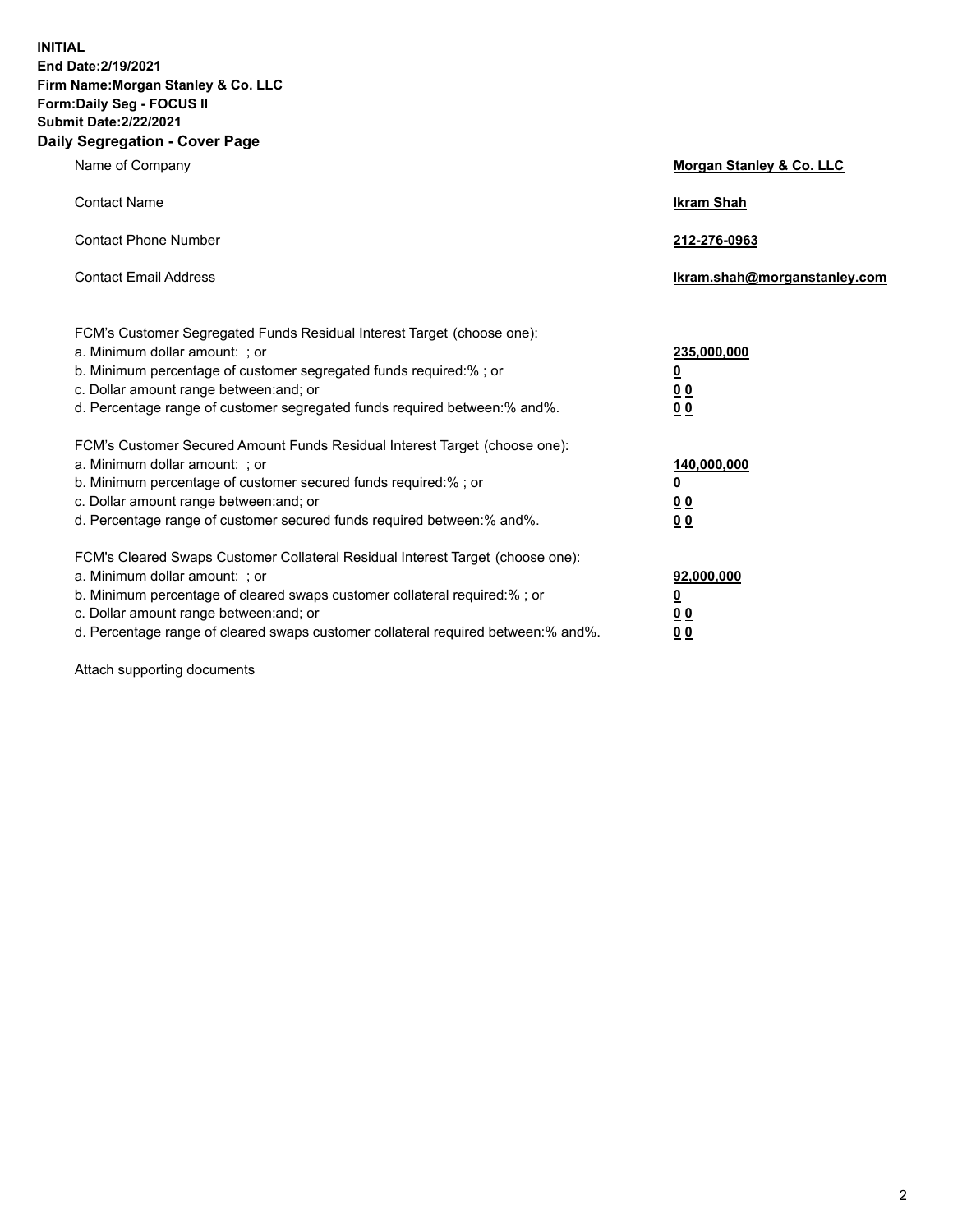## **INITIAL End Date:2/19/2021 Firm Name:Morgan Stanley & Co. LLC Form:Daily Seg - FOCUS II Submit Date:2/22/2021**

## **Daily Segregation - Secured Amounts**

Foreign Futures and Foreign Options Secured Amounts Amount required to be set aside pursuant to law, rule or regulation of a foreign government or a rule of a self-regulatory organization authorized thereunder 1. Net ledger balance - Foreign Futures and Foreign Option Trading - All Customers A. Cash **4,470,829,171** [7315] B. Securities (at market) **2,220,325,467** [7317] 2. Net unrealized profit (loss) in open futures contracts traded on a foreign board of trade **903,675,034** [7325] 3. Exchange traded options a. Market value of open option contracts purchased on a foreign board of trade **29,976,861** [7335] b. Market value of open contracts granted (sold) on a foreign board of trade **-28,558,881** [7337] 4. Net equity (deficit) (add lines 1. 2. and 3.) **7,596,247,652** [7345] 5. Account liquidating to a deficit and account with a debit balances - gross amount **71,640,893** [7351]

- Less: amount offset by customer owned securities **-69,357,262** [7352] **2,283,631**
- 6. Amount required to be set aside as the secured amount Net Liquidating Equity Method (add lines 4 and 5)
- 7. Greater of amount required to be set aside pursuant to foreign jurisdiction (above) or line 6.

## FUNDS DEPOSITED IN SEPARATE REGULATION 30.7 ACCOUNTS

- 1. Cash in banks
	- A. Banks located in the United States **615,633,288** [7500]
	- B. Other banks qualified under Regulation 30.7 **832,465,299** [7520] **1,448,098,587**
- 2. Securities
	- A. In safekeeping with banks located in the United States **389,904,792** [7540]
	- B. In safekeeping with other banks qualified under Regulation 30.7 **22,668,928** [7560] **412,573,720**
- 3. Equities with registered futures commission merchants
	-
	- B. Securities **0** [7590]
	- C. Unrealized gain (loss) on open futures contracts **799,471** [7600]
	- D. Value of long option contracts **0** [7610]
	- E. Value of short option contracts **0** [7615] **23,330,024** [7620]
- 4. Amounts held by clearing organizations of foreign boards of trade
	-
	- B. Securities **0** [7650]
	- C. Amount due to (from) clearing organization daily variation **0** [7660]
	- D. Value of long option contracts **0** [7670]
	- E. Value of short option contracts **0** [7675] **0** [7680]
- 5. Amounts held by members of foreign boards of trade
	-
	-
	- C. Unrealized gain (loss) on open futures contracts **902,875,563** [7720]
	- D. Value of long option contracts **29,976,861** [7730]
	-
- 6. Amounts with other depositories designated by a foreign board of trade **0** [7760]
- 7. Segregated funds on hand **0** [7765]
- 8. Total funds in separate section 30.7 accounts **7,814,532,357** [7770]
- 9. Excess (deficiency) Set Aside for Secured Amount (subtract line 7 Secured Statement Page 1 from Line 8)
- 10. Management Target Amount for Excess funds in separate section 30.7 accounts **140,000,000** [7780]
- 11. Excess (deficiency) funds in separate 30.7 accounts over (under) Management Target **76,001,074** [7785]

**0** [7305]

[7354] **7,598,531,283** [7355]

**7,598,531,283** [7360]

[7530]

[7570]

A. Cash **22,530,553** [7580]

A. Cash **0** [7640]

 A. Cash **3,218,484,736** [7700] B. Securities **1,807,751,747** [7710] E. Value of short option contracts **-28,558,881** [7735] **5,930,530,026** [7740] **216,001,074** [7380]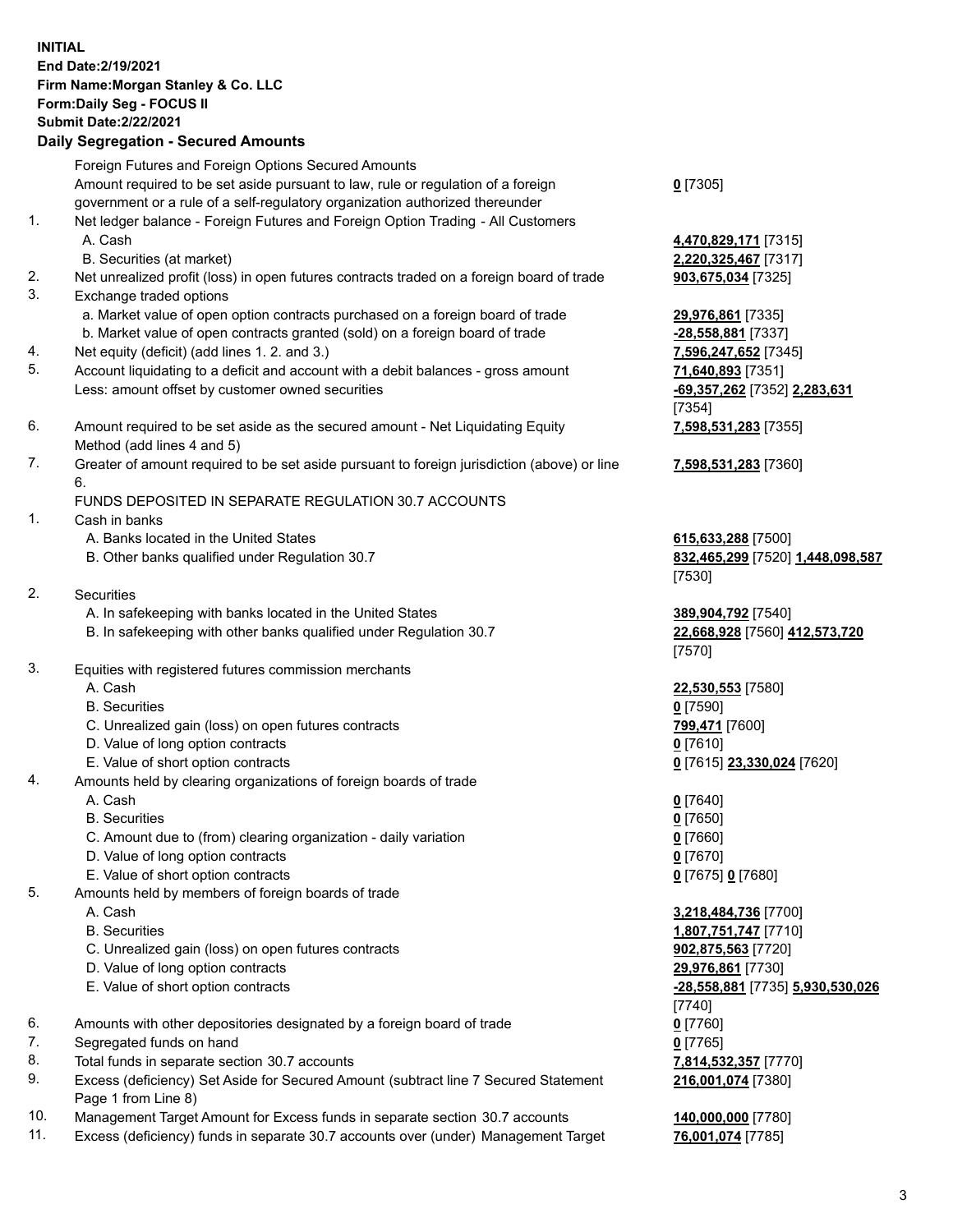**INITIAL End Date:2/19/2021 Firm Name:Morgan Stanley & Co. LLC Form:Daily Seg - FOCUS II Submit Date:2/22/2021 Daily Segregation - Segregation Statement** SEGREGATION REQUIREMENTS(Section 4d(2) of the CEAct) 1. Net ledger balance A. Cash **16,507,546,287** [7010] B. Securities (at market) **8,504,783,770** [7020] 2. Net unrealized profit (loss) in open futures contracts traded on a contract market **724,260,824** [7030] 3. Exchange traded options A. Add market value of open option contracts purchased on a contract market **617,973,338** [7032] B. Deduct market value of open option contracts granted (sold) on a contract market **-362,538,789** [7033] 4. Net equity (deficit) (add lines 1, 2 and 3) **25,992,025,430** [7040] 5. Accounts liquidating to a deficit and accounts with debit balances - gross amount **750,110,186** [7045] Less: amount offset by customer securities **-733,476,617** [7047] **16,633,569** [7050] 6. Amount required to be segregated (add lines 4 and 5) **26,008,658,999** [7060] FUNDS IN SEGREGATED ACCOUNTS 7. Deposited in segregated funds bank accounts A. Cash **4,742,847,493** [7070] B. Securities representing investments of customers' funds (at market) **0** [7080] C. Securities held for particular customers or option customers in lieu of cash (at market) **1,107,977,113** [7090] 8. Margins on deposit with derivatives clearing organizations of contract markets A. Cash **13,261,302,062** [7100] B. Securities representing investments of customers' funds (at market) **0** [7110] C. Securities held for particular customers or option customers in lieu of cash (at market) **7,396,806,657** [7120] 9. Net settlement from (to) derivatives clearing organizations of contract markets **-165,585,884** [7130] 10. Exchange traded options A. Value of open long option contracts **617,973,338** [7132] B. Value of open short option contracts **-362,538,789** [7133] 11. Net equities with other FCMs A. Net liquidating equity **8,164,802** [7140] B. Securities representing investments of customers' funds (at market) **0** [7160] C. Securities held for particular customers or option customers in lieu of cash (at market) **0** [7170] 12. Segregated funds on hand **0** [7150] 13. Total amount in segregation (add lines 7 through 12) **26,606,946,792** [7180] 14. Excess (deficiency) funds in segregation (subtract line 6 from line 13) **598,287,793** [7190]

- 15. Management Target Amount for Excess funds in segregation **235,000,000** [7194]
- 16. Excess (deficiency) funds in segregation over (under) Management Target Amount Excess

**363,287,793** [7198]